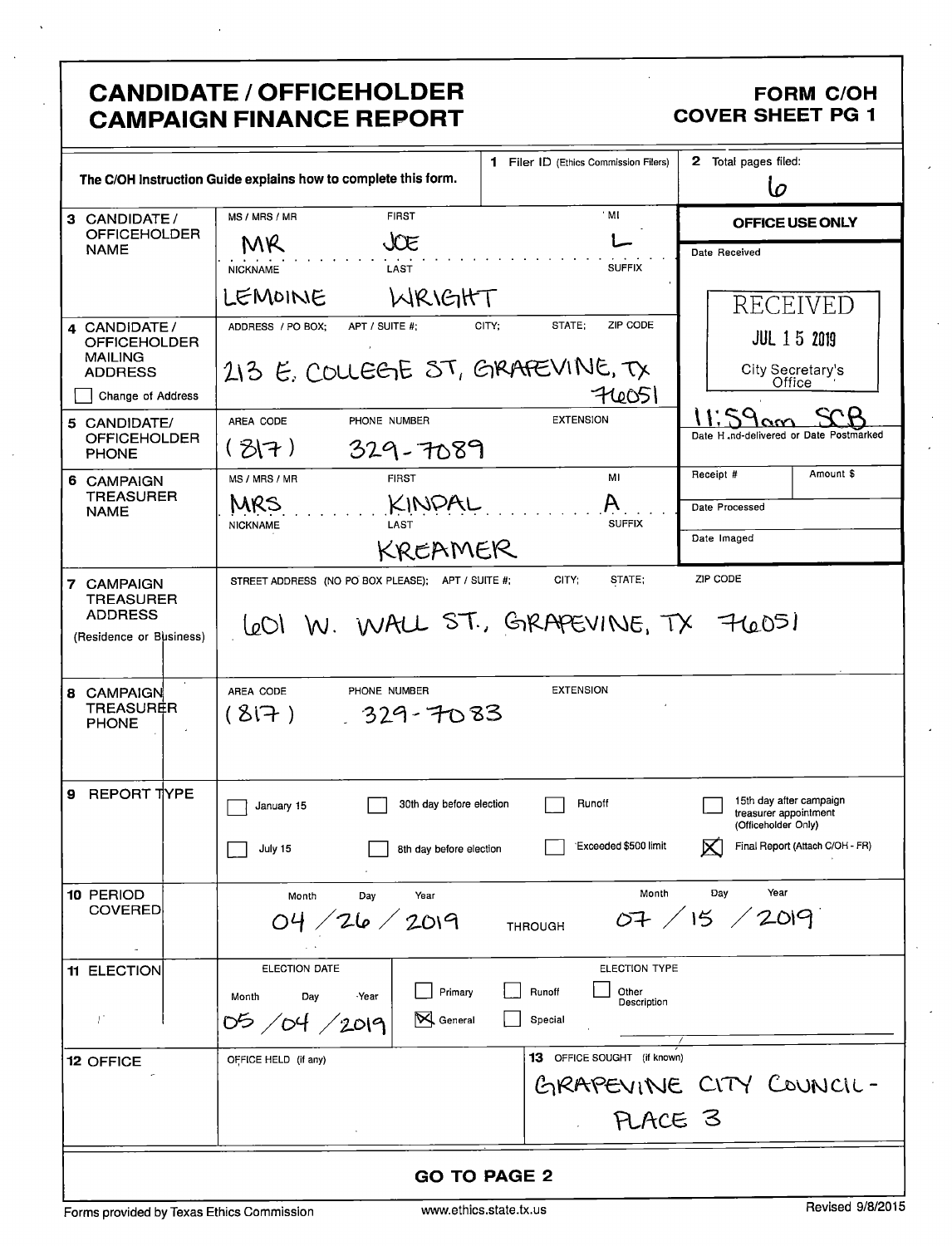## **CANDIDATE / OFFICEHOLDER CAMPAIGN FINANCE REPORT**

### **FORM C/OH COVER SHEET PG 2**

| <b>15</b> Filer ID (Ethics Commission Filers)<br>14 C/OH NAME<br>JOE<br>LEMOINE WRIGHT |                                                                                                                                                                                                                                                                                                                                                                                                  |                                                                                             |                                                                                                                                                                                 |  |
|----------------------------------------------------------------------------------------|--------------------------------------------------------------------------------------------------------------------------------------------------------------------------------------------------------------------------------------------------------------------------------------------------------------------------------------------------------------------------------------------------|---------------------------------------------------------------------------------------------|---------------------------------------------------------------------------------------------------------------------------------------------------------------------------------|--|
| <b>16 NOTICE FROM</b><br><b>POLITICAL</b><br>COMMITTEE(S)                              | THIS BOX IS FOR NOTICE OF POLITICAL CONTRIBUTIONS ACCEPTED OR POLITICAL EXPENDITURES MADE BY POLITICAL COMMITTEES TO<br>SUPPORT THE CANDIDATE / OFFICEHOLDER. THESE EXPENDITURES MAY HAVE BEEN MADE WITHOUT THE CANDIDATE'S OR OFFICEHOLDER'S<br>KNOWLEDGE OR CONSENT. CANDIDATES AND OFFICEHOLDERS ARE REQUIRED TO REPORT THIS INFORMATION ONLY IF THEY RECEIVE NOTICE<br>OF SUCH EXPENDITURES. |                                                                                             |                                                                                                                                                                                 |  |
|                                                                                        | <b>COMMITTEE TYPE</b><br><b>GENERAL</b><br>SPECIFIC                                                                                                                                                                                                                                                                                                                                              | <b>COMMITTEE NAME</b><br><b>COMMITTEE ADDRESS</b>                                           |                                                                                                                                                                                 |  |
| <b>Additional Pages</b>                                                                |                                                                                                                                                                                                                                                                                                                                                                                                  | COMMITTEE CAMPAIGN TREASURER NAME                                                           |                                                                                                                                                                                 |  |
|                                                                                        |                                                                                                                                                                                                                                                                                                                                                                                                  | COMMITTEE CAMPAIGN TREASURER ADDRESS                                                        |                                                                                                                                                                                 |  |
| <b>17 CONTRIBUTION</b><br><b>TOTALS</b>                                                | TOTAL POLITICAL CONTRIBUTIONS OF \$50 OR LESS (OTHER THAN<br>1.<br>\$<br>$\mathcal{O}$ . OO<br>PLEDGES, LOANS, OR GUARANTEES OF LOANS), UNLESS ITEMIZED                                                                                                                                                                                                                                          |                                                                                             |                                                                                                                                                                                 |  |
|                                                                                        | 2.<br>$\hat{\phantom{a}}$                                                                                                                                                                                                                                                                                                                                                                        | <b>TOTAL POLITICAL CONTRIBUTIONS</b><br>(OTHER THAN PLEDGES, LOANS, OR GUARANTEES OF LOANS) | \$10,000.00                                                                                                                                                                     |  |
| <b>EXPENDITURE</b><br><b>TOTALS</b>                                                    | З.<br>TOTAL POLITICAL EXPENDITURES OF \$100 OR LESS,<br>UNLESS ITEMIZED                                                                                                                                                                                                                                                                                                                          |                                                                                             | \$<br>O.00                                                                                                                                                                      |  |
|                                                                                        | <b>TOTAL POLITICAL EXPENDITURES</b><br>4.                                                                                                                                                                                                                                                                                                                                                        |                                                                                             | \$16,331.68                                                                                                                                                                     |  |
| <b>CONTRIBUTION</b><br><b>BALANCE</b>                                                  | $s$ 212.99<br>5.<br>TOTAL POLITICAL CONTRIBUTIONS MAINTAINED AS OF THE LAST DAY<br>OF REPORTING PERIOD                                                                                                                                                                                                                                                                                           |                                                                                             |                                                                                                                                                                                 |  |
| <b>OUTSTANDING</b><br><b>LOAN TOTALS</b>                                               | TOTAL PRINCIPAL AMOUNT OF ALL OUTSTANDING LOANS AS OF THE<br>6.<br>\$30,500.00<br>LAST DAY OF THE REPORTING PERIOD                                                                                                                                                                                                                                                                               |                                                                                             |                                                                                                                                                                                 |  |
| 18 AFFIDAVIT                                                                           | DEB DONALDSON<br>Notary Public<br>STATE OF TEXAS<br>My Comm. Exp. 1-24-2021                                                                                                                                                                                                                                                                                                                      | under Title 15, Election Code.<br>Sionatu                                                   | I swear, or affirm, under penalty of perjury, that the accompanying report is<br>true and correct and includes all information required to be reported by me<br>or Officeholder |  |

AFFIX NOTARY STAMP / SEALABOVE

| Sworn to and subscribed before me, by the said $\mathcal{L}$ molds $\mathcal{L}$ $\mathcal{L}$ |  |  |
|------------------------------------------------------------------------------------------------|--|--|
|                                                                                                |  |  |

, to certify which, witness my hand and seal of office. day of

oNAl a ∄รธเ Signature of officer administering oath

Printed name of officer administering oath

Title of officer administering oath

this the

Wotacy

Forms provided by Texas Ethics Commission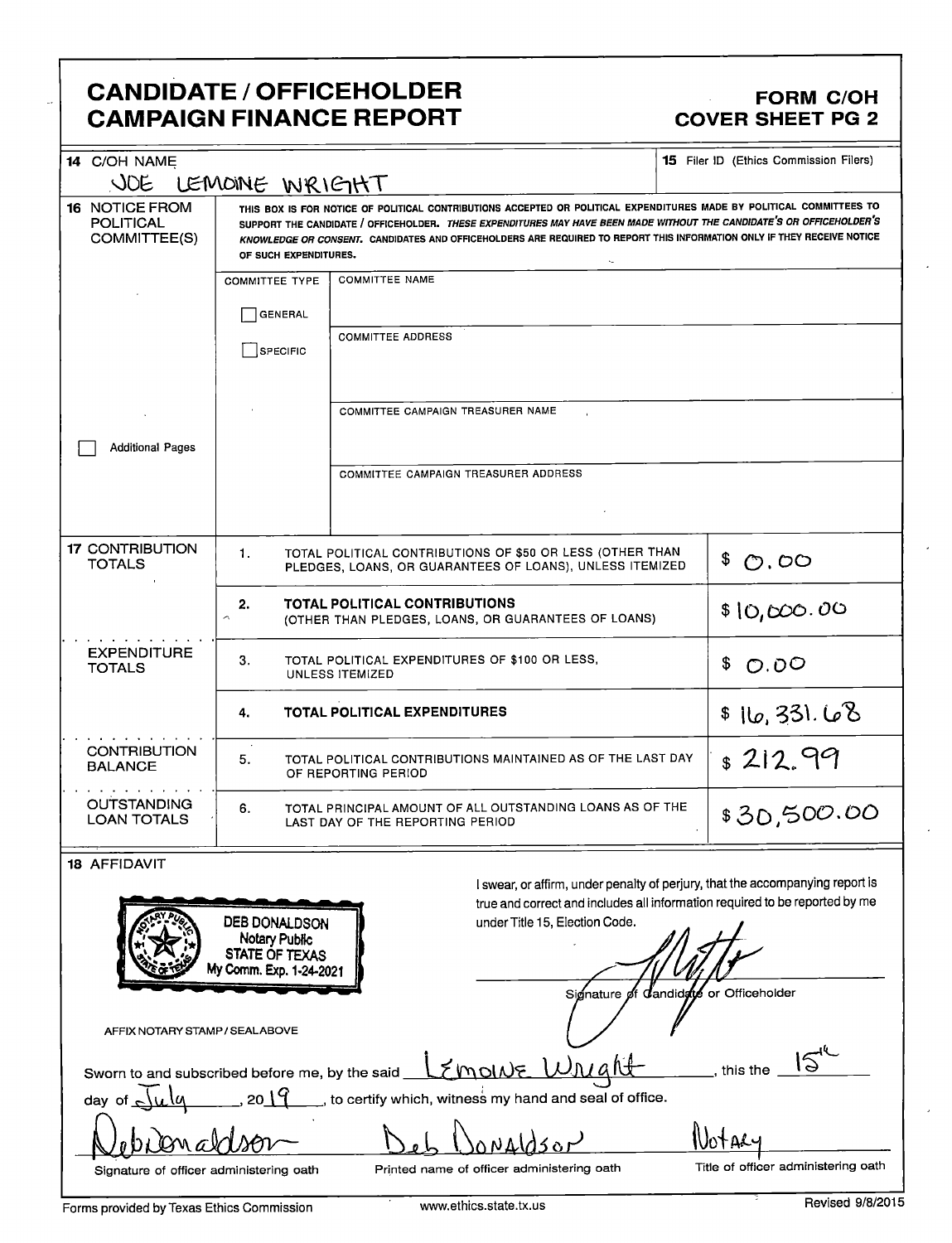## SUBTOTALS - C/OH FORM C/OH

# COVER SHEET PG 3

| 20 Filer ID (Ethics Commission Filers)<br>19 FILER NAME                                             |                                  |  |  |
|-----------------------------------------------------------------------------------------------------|----------------------------------|--|--|
| LEMOINE WRICHT<br>JOE                                                                               |                                  |  |  |
| 21 SCHEDULE SUBTOTALS<br>NAME OF SCHEDULE                                                           | <b>SUBTOTAL</b><br><b>AMOUNT</b> |  |  |
| $\boxtimes$<br>1.<br>SCHEDULE A1: MONETARY POLITICAL CONTRIBUTIONS                                  | \$10,000.00                      |  |  |
| SCHEDULE A2: NON-MONETARY (IN-KIND) POLITICAL CONTRIBUTIONS<br>2.                                   | \$                               |  |  |
| З.<br>SCHEDULE B: PLEDGED CONTRIBUTIONS                                                             | \$                               |  |  |
| ⋉<br>SCHEDULE E: LOANS<br>4.                                                                        | \$500.00                         |  |  |
| 5.<br>SCHEDULE F1: POLITICAL EXPENDITURES MADE FROM POLITICAL CONTRIBUTIONS<br>$\bm{\mathsf{K}}$    | \$16,331.68                      |  |  |
| SCHEDULE F2: UNPAID INCURRED OBLIGATIONS<br>6.                                                      | \$                               |  |  |
| 7.<br>SCHEDULE F3: PURCHASE OF INVESTMENTS MADE FROM POLITICAL CONTRIBUTIONS                        | \$                               |  |  |
| 8.<br>SCHEDULE F4: EXPENDITURES MADE BY CREDIT CARD<br>$\overline{\phantom{a}}$                     | \$                               |  |  |
| 9.<br>SCHEDULE G: POLITICAL EXPENDITURES MADE FROM PERSONAL FUNDS                                   | \$                               |  |  |
| 10.<br>SCHEDULE H: PAYMENT MADE FROM POLITICAL CONTRIBUTIONS TO A BUSINESS OF C/OH                  | \$                               |  |  |
| 11.<br>SCHEDULE I: NON-POLITICAL EXPENDITURES MADE FROM POLITICAL CONTRIBUTIONS                     | \$                               |  |  |
| SCHEDULE K: INTEREST, CREDITS, GAINS, REFUNDS, AND CONTRIBUTIONS<br>12.<br><b>RETURNED TO FILER</b> | \$                               |  |  |
|                                                                                                     |                                  |  |  |
|                                                                                                     |                                  |  |  |
|                                                                                                     |                                  |  |  |
|                                                                                                     |                                  |  |  |
|                                                                                                     |                                  |  |  |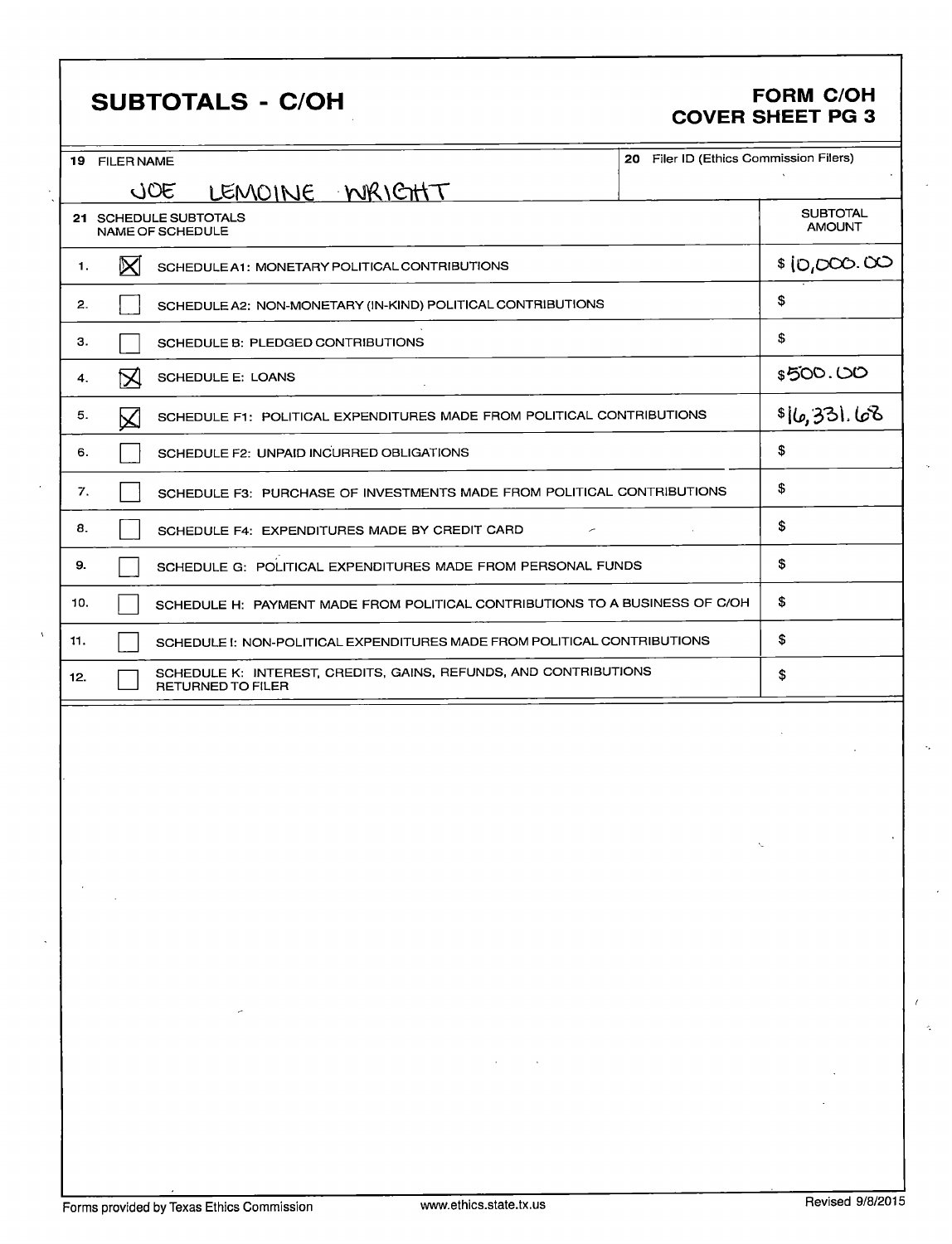|               | <b>MONETARY POLITICAL CONTRIBUTIONS</b>                                                                                                                |                               | <b>SCHEDULE A1</b>                    |
|---------------|--------------------------------------------------------------------------------------------------------------------------------------------------------|-------------------------------|---------------------------------------|
|               | The Instruction Guide explains how to complete this form.                                                                                              |                               | 1 Total pages Schedule A1:            |
| 2 FILER NAME  |                                                                                                                                                        |                               | 3 Filer ID (Ethics Commission Filers) |
| 30C           | LEMOINE WRIGHT                                                                                                                                         |                               |                                       |
| 4 Date        | 5 Full name of contributor                                                                                                                             |                               | 7 Amount of contribution (\$)         |
| 4/26/<br>2019 | $\left  \begin{array}{cc} \text{EAL}(a, c, \text{iv}) g \wedge t \\ \text{6\,\, continuous\,\, address;} \end{array} \right $ State; $zip\text{ Code}$ |                               | \$10,000.00                           |
|               | 601 W. Wall St., Grapevine, TX 76051                                                                                                                   |                               |                                       |
| 8             | Principal occupation / Job title (See Instructions)                                                                                                    | 9 Employer (See Instructions) |                                       |
| Manager       |                                                                                                                                                        |                               | Wright Construction Co., Inc.         |
| Date          | Full name of contributor                                                                                                                               |                               | Amount of contribution (\$)           |
|               | والمتحاوية والمتحال والمتحالة المتحالة المتحالة المتحالة والمتحالة المتحالة<br>Contributor address; City; State; Zip Code                              |                               |                                       |
|               | Principal occupation / Job title (See Instructions)                                                                                                    | Employer (See Instructions)   |                                       |
| Date          | Full name of contributor                                                                                                                               |                               | Amount of contribution (\$)           |
|               | City; State; Zip Code<br>Contributor address;                                                                                                          |                               | ÷                                     |
|               | Principal occupation / Job title (See Instructions)                                                                                                    | Employer (See Instructions)   |                                       |
|               |                                                                                                                                                        |                               |                                       |
| Date          | Full name of contributor                                                                                                                               | $\lambda$                     | Amount of contribution (\$)           |
|               | City; State; Zip Code<br>Contributor address;                                                                                                          |                               |                                       |
|               | Principal occupation / Job title (See Instructions)                                                                                                    | Employer (See Instructions)   |                                       |
|               |                                                                                                                                                        |                               |                                       |

k,

 $\gamma_{\rm c}$ 

÷,

÷.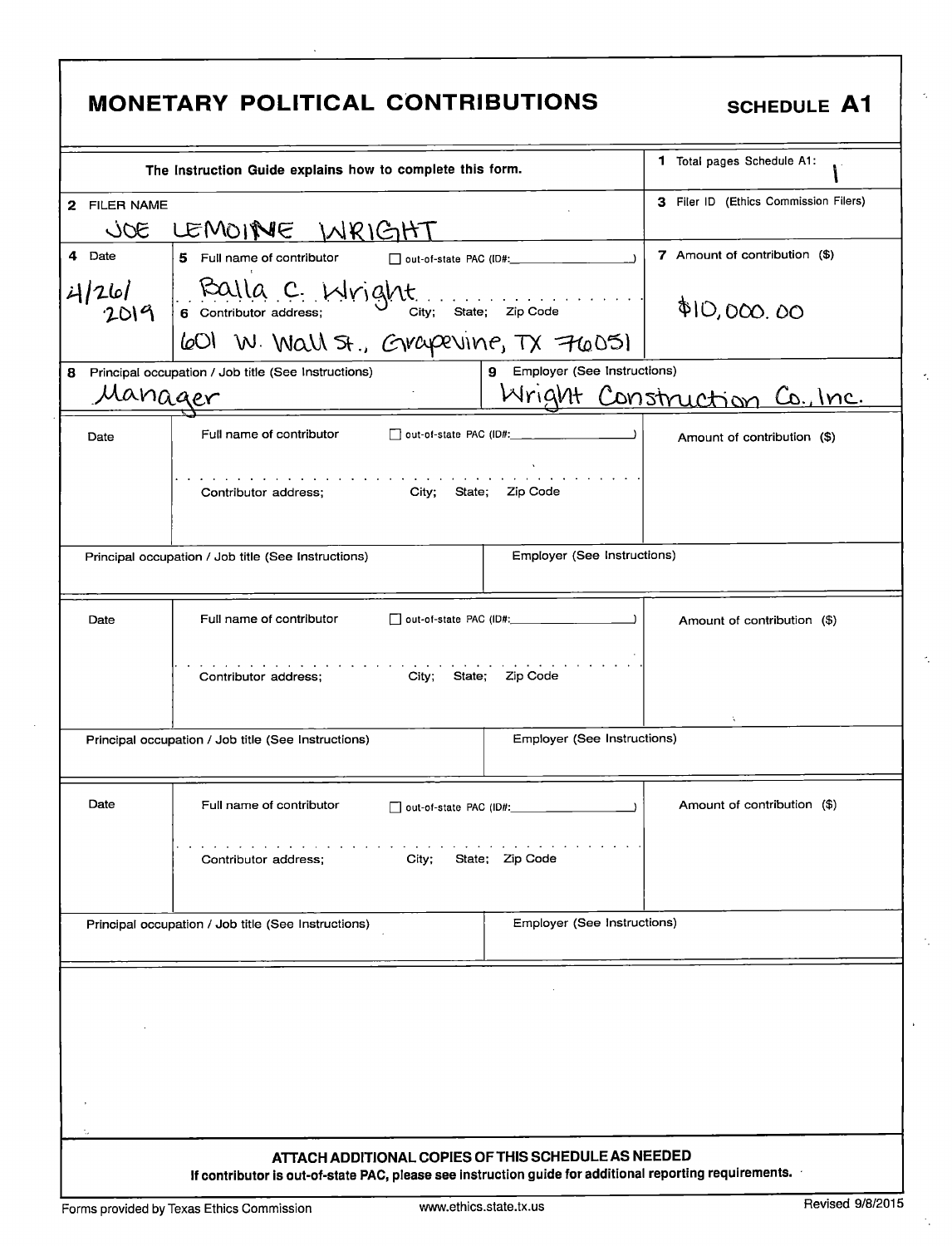| <b>LOANS</b>                                                          |                                                                                                    |                                                                                        | <b>SCHEDULE E</b>                     |
|-----------------------------------------------------------------------|----------------------------------------------------------------------------------------------------|----------------------------------------------------------------------------------------|---------------------------------------|
|                                                                       | The Instruction Guide explains how to complete this form.                                          |                                                                                        | 1 Total pages Schedule E:             |
| 2 FILER NAME<br>JOE                                                   | LEMOINE WRIGHT                                                                                     |                                                                                        | 3 Filer ID (Ethics Commission Filers) |
|                                                                       | 4 TOTAL OF UNITEMIZED LOANS                                                                        |                                                                                        |                                       |
| 5<br>Date of loan                                                     | Name of lender<br>7                                                                                |                                                                                        | 9.<br>Loan Amount (\$)                |
| 4/29/2019                                                             | Lemoine Wright                                                                                     |                                                                                        | <b>P500.00</b>                        |
| 6<br>Is lender<br>a financial                                         | 8<br>City;<br>Zip Code<br>Lender address;<br>State;                                                |                                                                                        | 10 Interest rate<br>N/A               |
|                                                                       | Institution?<br>213 E. College St., Grapevine, TX 76051                                            |                                                                                        | 11 Maturity date<br>N/A               |
|                                                                       | 12 Principal occupation / Job title (See Instructions)                                             | <b>13 Employer (See Instructions)</b>                                                  |                                       |
| President                                                             |                                                                                                    | IxIriclat                                                                              | Construction Co., Inc.                |
| 14 Description of Collateral<br>X none                                |                                                                                                    | 15 Check if personal funds were deposited into political<br>account (See Instructions) |                                       |
| <b>16 GUARANTOR</b><br><b>INFORMATION</b>                             | 17 Name of guarantor                                                                               |                                                                                        | 19 Amount Guaranteed (\$)             |
| <b>X</b> not applicable<br>20 Principal Occupation (See Instructions) | 18 Guarantor address;<br>City;                                                                     | Zip Code<br>State;<br>21 Employer (See Instructions)                                   |                                       |
| Date of loan                                                          | Name of lender<br>out-of-state PAC (ID#:                                                           |                                                                                        | Loan Amount (\$)                      |
| Is lender<br>a financial                                              | Zip Code<br>City;<br>State;<br>Lender address;                                                     |                                                                                        | Interest rate                         |
| Institution?<br>N<br>Y                                                |                                                                                                    |                                                                                        | Maturity date                         |
|                                                                       | Principal occupation / Job title (See Instructions)                                                | Employer (See Instructions)                                                            |                                       |
| Description of Collateral<br>none                                     |                                                                                                    | Check if personal funds were deposited into political<br>account (See Instructions)    |                                       |
| <b>GUARANTOR</b><br><b>INFORMATION</b>                                | Name of guarantor                                                                                  |                                                                                        | Amount Guaranteed (\$)                |
| not applicable                                                        | Guarantor address;<br>City;                                                                        | State; Zip Code                                                                        |                                       |
|                                                                       | Principal Occupation (See Instructions)                                                            | Employer (See Instructions)                                                            |                                       |
|                                                                       | If lender is out-of-state PAC, please see instruction guide for additional reporting requirements. | ATTACH ADDITIONAL COPIES OF THIS SCHEDULE AS NEEDED                                    |                                       |

 $\ddot{\phantom{a}}$